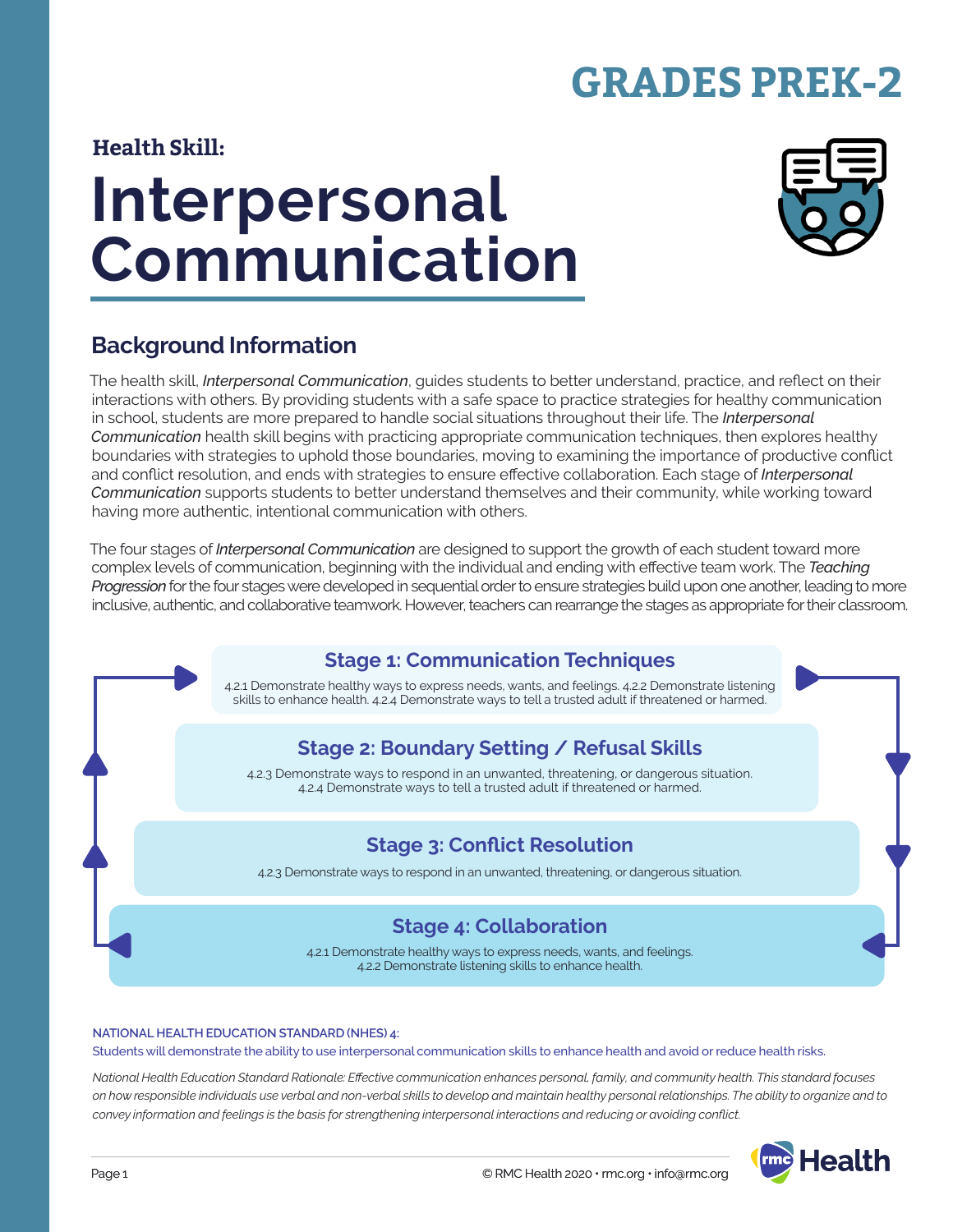

### **Grades PreK-2 Framework**

In grades PreK-2, students learn a variety of strategies to effectively communicate in a variety of modes. The graphic below outlines the strategies learned in each stage, beginning with *Stage 1: Communication Techniques* and ending with *Stage 4: Collaboration*. Teachers should use the strategies listed as a starting point and add strategies to meet the needs of their students.



#### **Notes on Grade Level Progression**

Activities, vocabulary, and language throughout the models are vertically aligned and build upon one another. If students require scaffolding refer to previous grade levels for additional ideas for activities and instruction that address gaps in student skills. For enrichment activities, look at higher grade levels in order to provide additional practice opportunities or for ideas on how to deepen understanding.

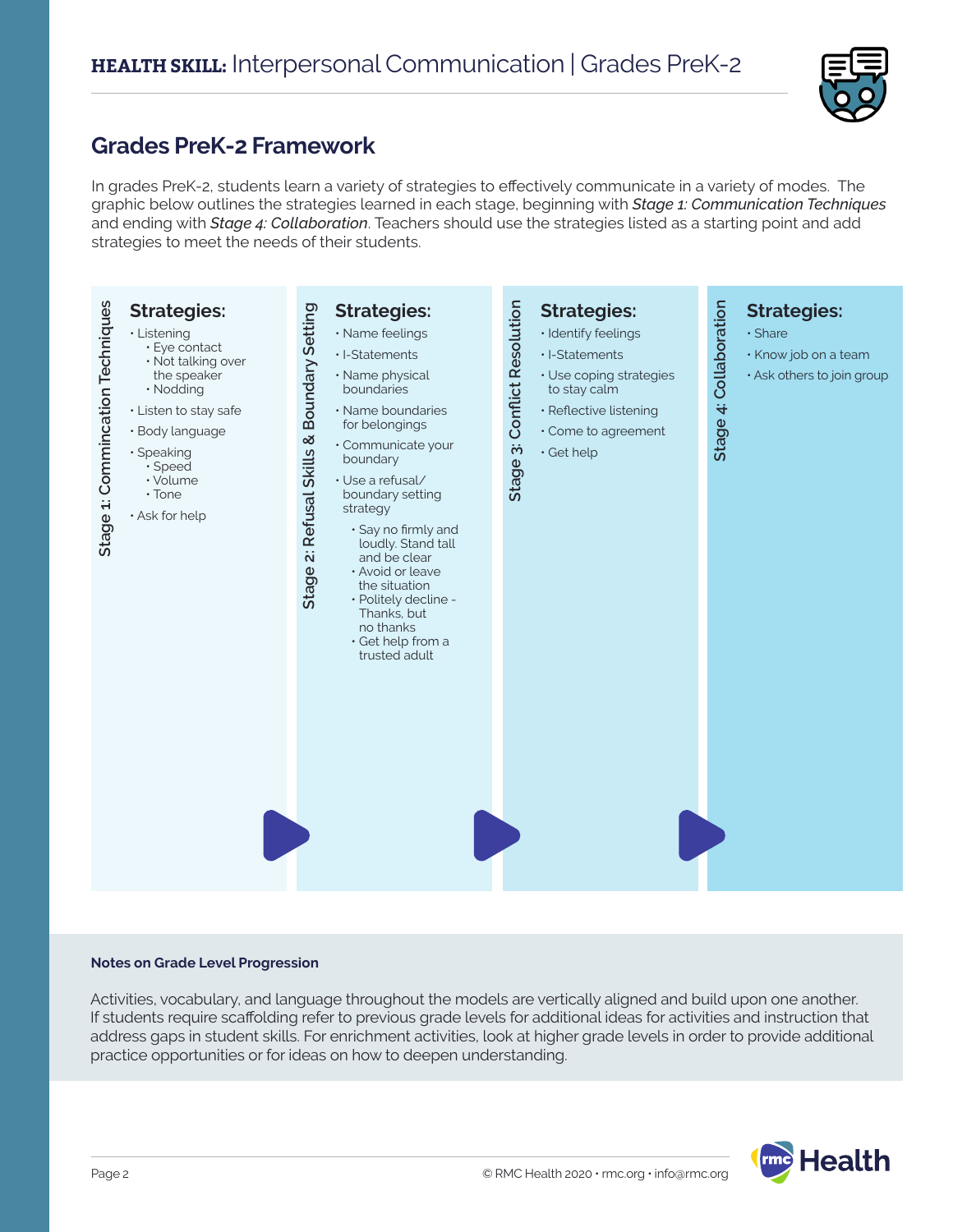

# **Stage 1: Communication Techniques**

The *Interpersonal Communication* health skill model begins with *Stage 1: Communication Techniques* to teach students to engage in more meaningful conversations with others. The communication techniques used in *Stage 1: Communication Techniques* are designed to help students practice effective methods of listening and speaking. It is important to keep in mind that there is not one best way to communicate. Communicating with others is personal, cultural, and part of an individual's identity. The communication strategies suggested in this model help students explore more ways to communicate with others, but these strategies are not meant to discredit other communication styles. Since communication techniques are rooted in individual culture and social norms, these techniques are suggested tools for students to incorporate into their own personal communication style. Teachers should use their knowledge of students to tailor listening and speaking strategies to meet the needs of their students and honor students' cultural backgrounds. By the end of *Stage 1: Communication Techniques*, students in all grade-levels will have the foundational tools necessary for engaging in more complex interpersonal situations. Students who master these techniques will be better equipped to engage in setting boundaries, resolving conflict, building strong teams, and advocating for themselves and others.

# The Steps:



### **Grades PreK-2 Framework**

In grades PreK-2, *Stage 1: Communication Techniques* begins with listening strategies and gradually begin to develop more advanced speaking techniques. Students learn specific strategies to become more active listeners by focusing on eye contact, body language, and facial expressions. Students learn about their role in a conversation as a listener and practice techniques when someone is speaking to a large group, small group, and one-on-one. Students also learn specific speaking strategies to strengthen their voice and practice appropriate voice depending on context. Language for describing effective and ineffective communication has been simplified by using terms such as "good" and "bad." Use more nuanced or complex language as students are ready. Many of the activities in the *Teaching Progression* are written for students who have not started reading and writing. If students are reading and writing, adapt or add to activities to reinforce literacy skills. For some activities, guidance is provided for how literacy may be included.

Mastery of *Stage 1: Communication Techniques* for grades PreK-2 means students are able to use active listening strategies to engage with peers and adults, use appropriate speaking strategies to voice their needs, wants, and feelings, and ask for help when needed.

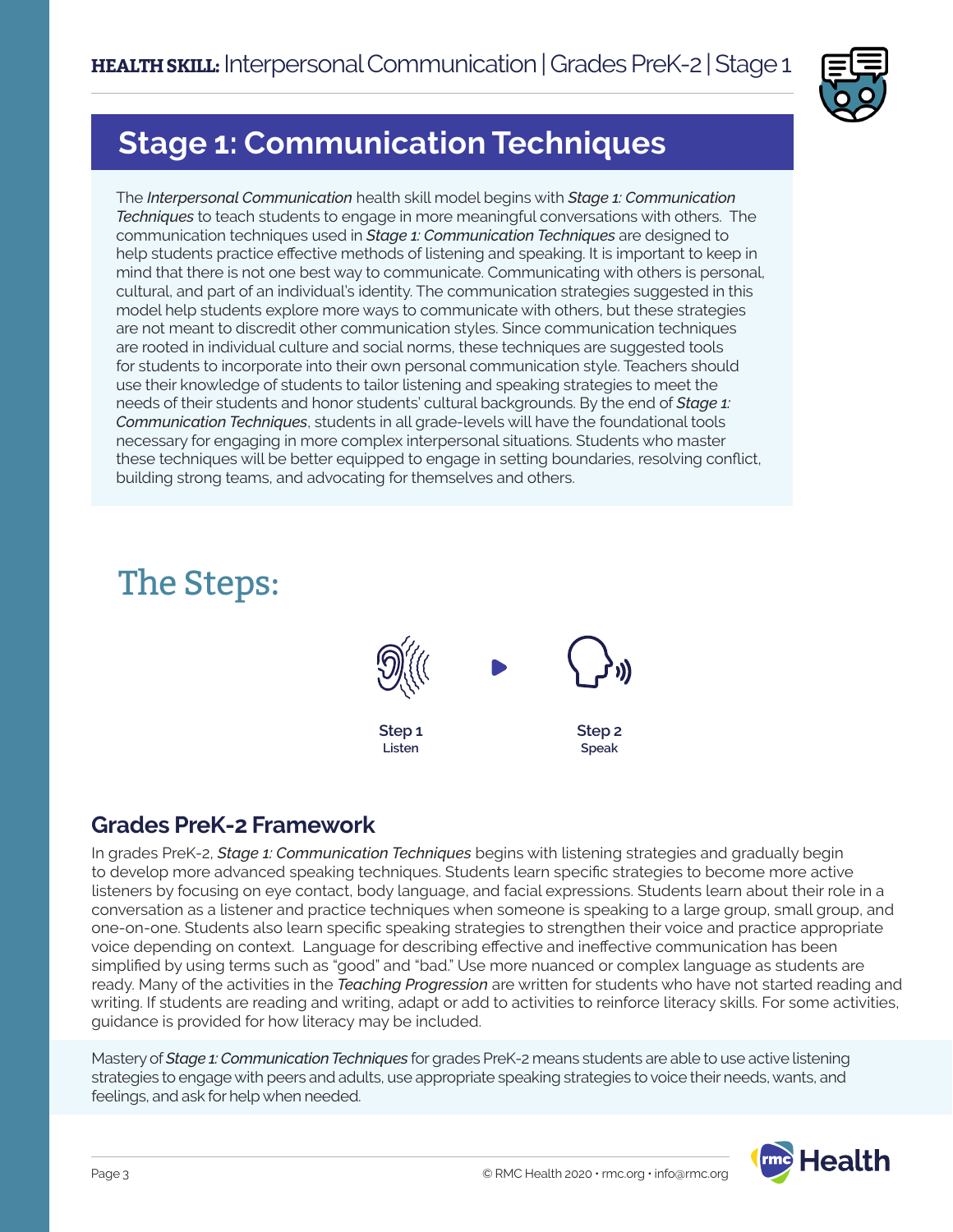

# **Stage 1: Communication Techniques**

# The Steps:



### **Step 1: Listen**

**Step Overview:** Effective communication begins with listening. In this step, students learn how to be effective listeners by using a variety of listening strategies. Before jumping into listening skills, time should be spent examining the importance of communicating effectively. From there, students begin their mastery of listening skills to enhance health by examining the differences between effective and ineffective listening. Next, students practice specific strategies to be a more engaged listener. When learning listening skills, it is important for students to see a model and practice specific skills. The specific skills suggested in this progression include eye contact, appropriate facial expressions, and appropriate body language. Definitions or criteria for these skills need to be determined by the teacher to ensure they are culturally responsive and inclusive of all student experience.

#### **Sub Skill(s):**

- Explain why listening is important
- Use listening strategies
	- Not speaking
	- Eye contact
	- Body language
	- Facial expressions
- Listen to stay safe



# **Step 2: Speak**

**Step Overview:** Effective speaking strategies allow individuals to better express their needs, wants, and feelings. In this step, students learn how people communicate with their voice, face, and body to express their ideas. When learning appropriate speaking strategies, it is important for students to have the chance to practice specific strategies and language with peers. Students can do this by playing games or responding to a variety of prompts. In this step, students should also practice determining appropriate settings for their voice volume.

#### **Sub Skill(s):**

- Explain why communicating clearly is important
- Use face and body to communicate
- Use voice to communicate
	- Speed
	- Volume
	- Tone
- Ask for help